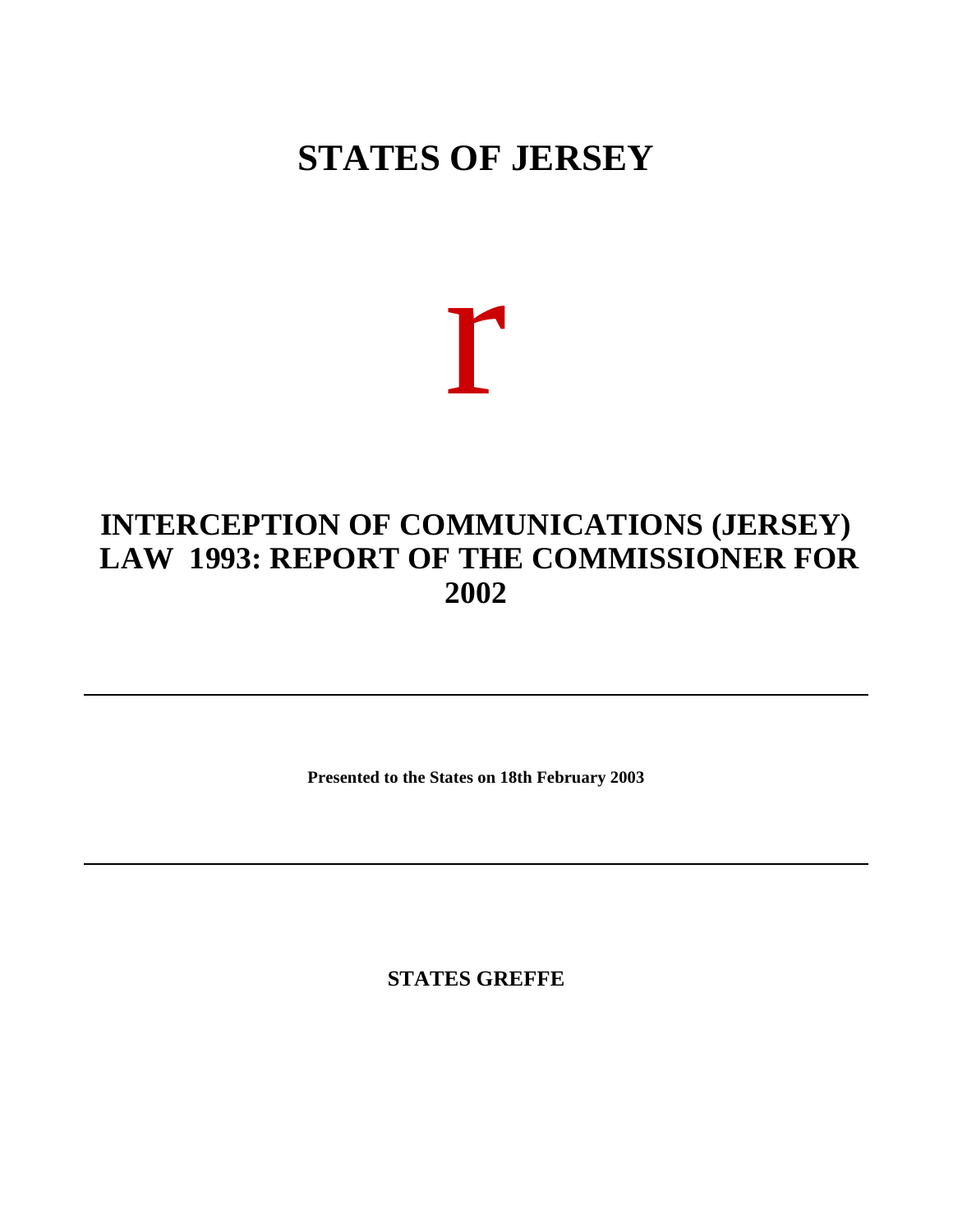## **REPORT**

- 1. The Interception of Communications (Jersey) Law 1993 makes provision for and in connection with the interception of communications sent by post or by means of the public telecommunications system.
- 2. Article 2 creates the offence of unlawful interception where a person intentionally intercepts a communication in the course of its transmission by post or by means of the public telecommunications system. A person is not guilty of an offence under the Article if the communication is intercepted in obedience to a warrant issued by the Attorney General under Article 3 or where alternative defences provided by Article  $2(2)(b)(d)$  are applicable.
- 3. Applications for a warrant are made to the Attorney General by the States of Jersey Police and by the States of Jersey Customs and Excise Department and are subject to strict requirements and controls.
- 4. By virtue of Article 3(2) the Attorney General shall not issue a warrant unless he considers that a warrant is necessary: (a) in the interests of national security or (b) for the purpose of preventing or detecting serious crime. Serious crime is defined in Article 1(3), the offence being committed only if: (a) it involves the use of violence, results in substantial gain or is conducted by a large number of persons in pursuit of a common purpose; or (b) the offence is one for which a person who has obtained the age of twenty-one years and has no previous convictions could reasonably be expected to be sentenced to a term of imprisonment for three years or more.
- 5. The issue and duration of warrants is covered by Article 5. A warrant shall, unless renewed, cease to have effect at the end of the relevant period, which, under paragraph  $6(a)$ , means two months beginning with the day on which it was issued. Under paragraph  $6(2)(b)$  renewals are for one month although applications may be made for further renewals.
- 6. The duties of the Commissioner are defined by Article 9 and include the responsibility of keeping under review the functions of the Attorney General, which are conferred on him by Articles 3-6, and the adequacy of any arrangements made for the purposes of Article 7. The Commissioner has the additional duty to give to the Tribunal appointed under Article 8 such assistance as the Tribunal may require for the purpose of enabling it to carry out its functions under the Law.

The Tribunal has not asked for any assistance from me during the year 2002.

- 7. In the discharge of my duties I confirm that the Attorney General has made available to me all the documentation generated in relation to the requests for, and issue of, warrants for interception and I have examined the applications and the warrants. I am satisfied that the Law Officers have exercised the greatest care in issuing warrants during the course of last year. Indeed I am satisfied that all those concerned in the application for and execution of warrants have demonstrated an informed and conscientious recognition of their obligations. Every effort has been made to ensure that interception in each case does not go beyond what is strictly required to intercept communications covered by the warrant. I have found no evidence to suggest that any rule or guideline has been disobeyed, nor that any errors or irregularities have otherwise occurred.
- 8. In the course of my investigations this year I visited police headquarters. I had a meeting with the Chief Officer of Police, Mr. Graham Power, and with the Deputy Agent (Operations), States of Jersey Customs and Excise Department, Mr. Steven Le Marquand. I also met the officers who participate in the mechanics of interception at the site where those operations are conducted and I viewed the facilities available to them which are to a standard approved by the Home Office. Again this year, I was impressed by the conscientious approach to the operations on the part of those involved. A rigorous internal vetting procedure is in place for those engaged in monitoring duties and there exists both day to day and overall supervision by senior officers. Rules are clearly established to ensure that intercepted material is not reproduced and that it is never removed from the appropriate location, Knowledge of interceptions is kept strictly limited to those who need to know. I reviewed the vetting procedure and the rules on intercepted material and I am satisfied that they are apt to ensure compliance with the Law.